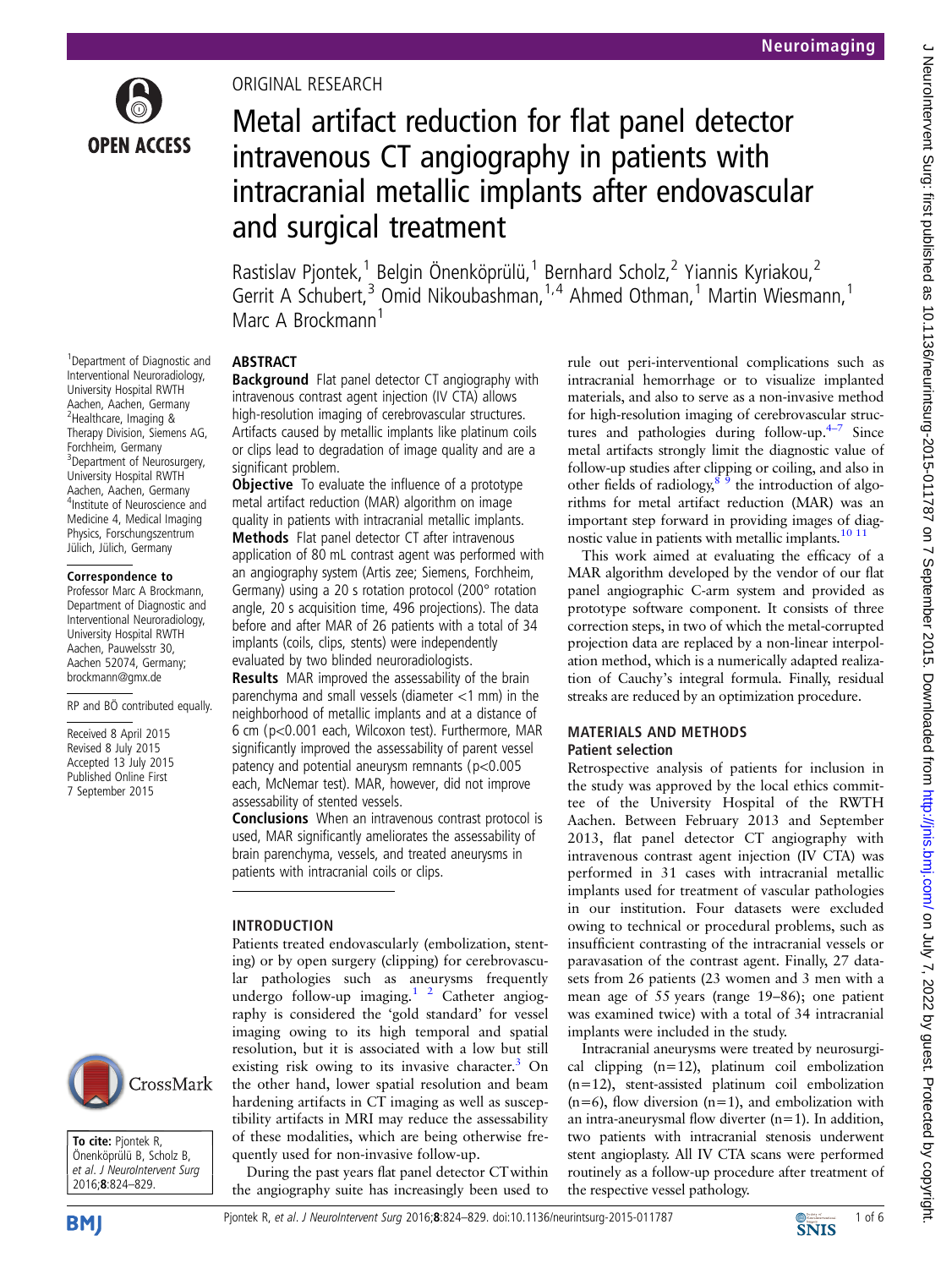## <span id="page-1-0"></span>Imaging protocol

All images were obtained with a flat panel angiographic C-arm system (Artis zee biplane; Siemens Healthcare, Forchheim, Germany) using the embedded high-quality DynaCT protocol (Siemens Healthcare) with an acquisition range of 200° (matrix 1240×960, 0.4° angular increment) and 496 projections. In contrast to other studies, we used a 20 s rotation protocol after intravenous injection of 80 mL of iodinated contrast agent (Solutrast 300; Bracco, Konstanz, Germany) into the cubital vein (5.0 mL/s). The scan was started when contrast enhancement of the intracranial carotid arteries was observed using a bolus tracking technique (bolus monitoring at 1 image/s).

After image acquisition the raw data were transferred to a workstation (Syngo MM Workplace AXK1447; Siemens Healthcare) and the MAR algorithm was applied as described below. Apart from MAR, all parameters of uncorrected and corrected data were kept identical. The time required for postprocessing was measured.

volume image is reconstructed from the measured data. By segmenting the metal objects in this volume a binary metal volume image is obtained. For each projection this binary volume is forward-projected to yield a binary projection image of metal regions on the detector in the respective position. The projection data contained in these metal regions are generated by rays through metal objects, and thus these data are responsible for the artifacts. The data along the metal region boundaries are used to replace these data by a non-linear interpolation procedure. The so-far corrected volume is used for a second, normalized MAR correction step.<sup>14</sup> This step includes, additionally, iterative improvements of the metal region boundaries in order to enhance consistency of the corrected data as a whole. The third and final step is to apply a procedure minimizing the total variation in order to reduce residual streaks.

## Qualitative image evaluation and statistical analysis

#### MAR algorithm

The MAR algorithm investigated in this work is a modification, and an extension, of a previously published MAR algorithm.<sup>[12 13](#page-5-0)</sup> The algorithm consists of several steps. Initially, an uncorrected All uncorrected and corrected data (ie, data before and after MAR) were assessed in randomized order separately by two neuroradiologists. Using a four-point Likert scale (1=excellent, 2=good, 3=limited, 4=insufficient) the raters assessed the depiction of brain parenchyma in the immediate neighborhood (<1 cm) of the implant and at a distance of 6 cm.



Figure 1 Graphic representation of image quality improvement in IV CT angiography datasets before and after metal artifact reduction (MAR) in patients with metallic intracranial implants: depiction of brain parenchyma in the upper row, adequate visibility of small vessels in the middle row, detectable aneurysm remnant and sufficient assessability of the parent vessel in the lower row.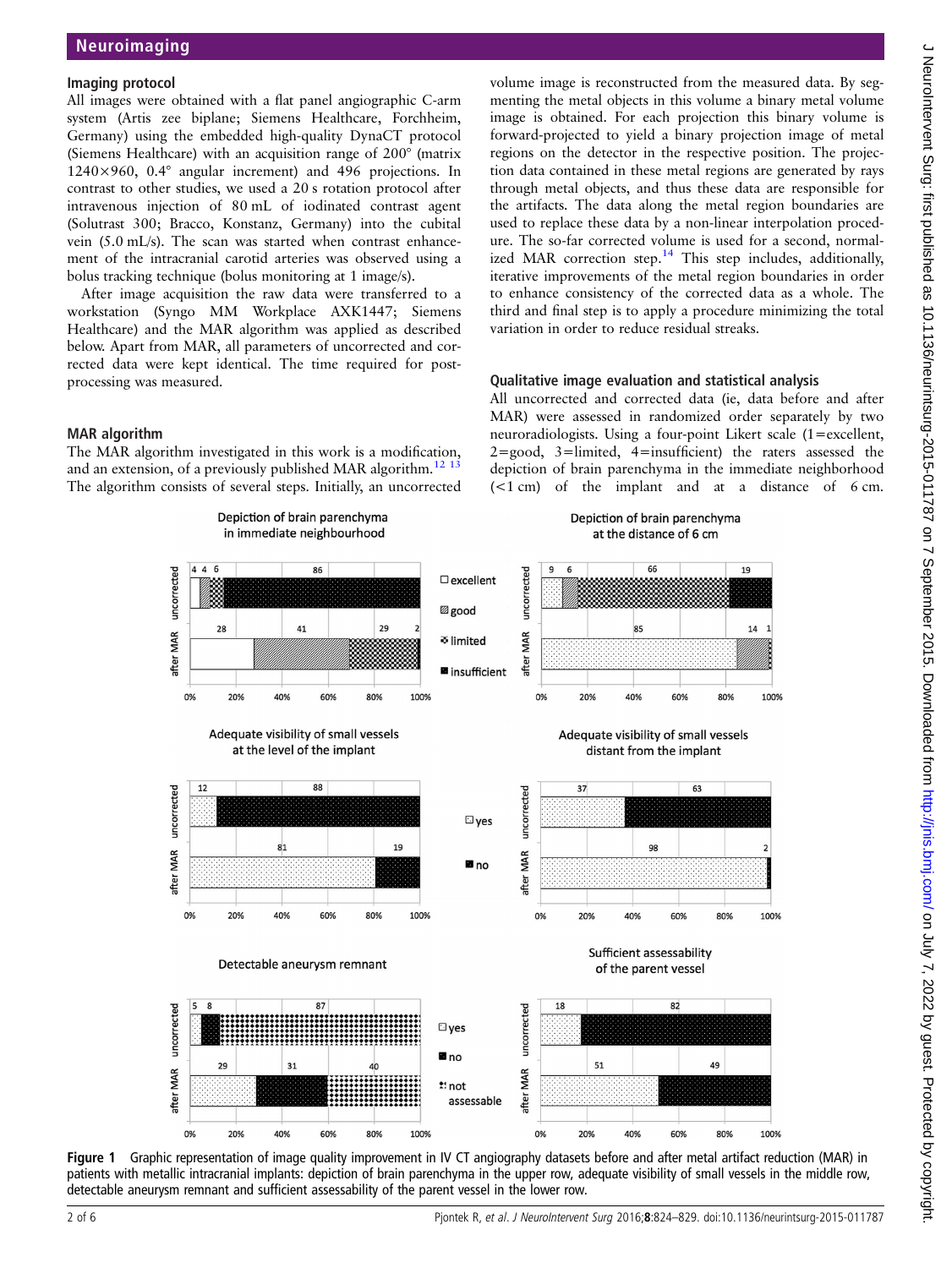<span id="page-2-0"></span>A dichotomous scoring model (1=positive answer, 2=negative answer) was applied to evaluate the adequate visibility of small vessels close to, and distant from, the implant, the assessability of contralateral vessels (ie, of the contralateral hemisphere or, for example, of the vertebrobasilar circulation for aneurysms of the anterior communicating artery and vice versa), of the parent vessel, and of potential aneurysm remnants. If applicable, the grade of aneurysm occlusion was quantified according to the modified Raymond classification.<sup>[1](#page-5-0)</sup> In the presence of intracranial stents, in-stent stenosis in the middle and at the ends of the stent (1=positive answer, 2=negative answer, 3=not diagnostic owing to artifacts) as well as the parent vessel assessability (1=positive answer, 2=negative answer) were rated.

During the reading process, raters did not have access to patients' personal data or correction status. Interactive image manipulations, such as contrast and intensity adjustment of image window/level, setting of the slice thickness, zoom, pan, and rotation, were allowed. To reduce the recall bias, the reading process was extended to several weeks.

All statistical analyses were performed using SPSS 20 software (IBM Corp, Armonk, New York, USA). McNemar tests and Wilcoxon matched-pairs signed-rank tests were used for dichotomous questions and rating scale questions, respectively. The inter-rater reliability was assessed by a κ test. Results with a p value <0.05 were considered statistically significant.

#### RESULTS

Assessability of the brain parenchyma adjacent to the metallic implants in images before MAR was rated 'insufficient' or 'limited' in 31 cases (91%) and 'excellent' or 'good' in 3 cases (9%), whereas after MAR the brain parenchyma directly

adjacent to the implant was characterized as excellent or good in 69% of datasets (Wilcoxon test, p<0.001). Likewise, the assessability of brain parenchyma at a distance of 6 cm away from the metallic implant improved significantly (Wilcoxon test, p<0.001) with the number of datasets being categorized as "excellent" increasing from 3 (9%) to 28 (85%). When the two major subgroups were analyzed separately (clipped patients and patients who underwent coiling without stenting; each group n=12), the assessability of the brain parenchyma remained significantly better after MAR (p<0.005).

Metal artifacts caused by the implants reduced the assessability of contralateral vessels in 72% of cases, whereas after MAR distant vessels were relevantly affected by metal artifacts in only one case (McNemar test,  $p < 0.001$ ). The assessability of small vessels in the neighborhood of the implant (<1 cm) and at a distance of 6 cm from the implant improved significantly from 12% to 81% and from 37% to 98%, respectively (McNemar test, p<0.001 each). Subgroup analysis (clipped patients and patients who underwent coiling without stenting; each group n=12) likewise showed significantly improved assessability of vascular structures after MAR ( $p$ <0.05). Only for the assessability of distant small vessels in one group (clipped aneurysms) one of the reviewers found that MAR provided no significant improvement ( $p=0.250$ ). In this last group the reviewer judged assessability of vascular structures sufficient in most cases even before MAR.

Evaluation of the parent vessel was feasible in six uncorrected cases (18%), whereas MAR significantly increased the diagnostic assessability to 18 cases (McNemar test, p=0.004). Subgroup analysis (clipped patients and patients who underwent coiling without stenting; each group n=12) showed improvement of

Figure 2 Axially (upper row) and sagittally (lower row) reconstructed IV CT angiograms after coil embolization of bilateral carotid T aneurysms and a right-sided posterior communicating artery aneurysm. Owing to peri-interventional coil dislocation two microstents were placed in the right internal carotid artery (C and D). The subarachnoid hemorrhage-related hydrocephalus was treated with ventriculo-peritoneal shunting. The extensive artifacts caused by the platinum coils and shunt valve (A and C) were remarkably reduced by metal artifact reduction (B and D). Consequently, the visibility of intracranial vessels, including the parent vessel (B and D), improved significantly.

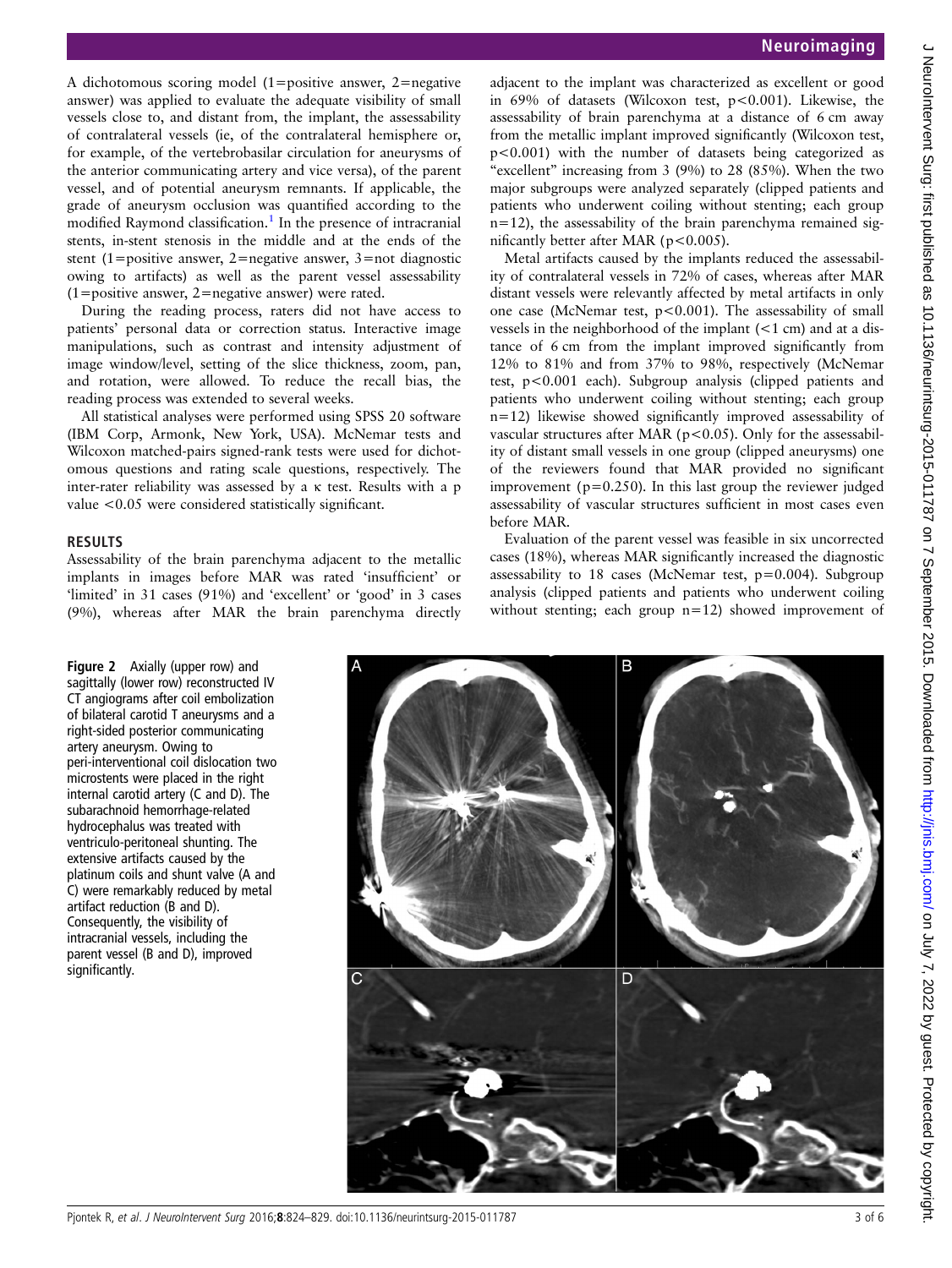Figure 3 Axially (upper row) and coronally (lower row) reconstructed IV CT angiograms after coil embolization of a ruptured basilar tip aneurysm. The visibility of the adjacent posterior cerebral arteries improved significantly after metal artifact reduction (B and D).



the assessability of vascular structures after MAR (all p≤0.063 owing to the reduced number of cases available for statistical analysis in subgroups).

For the detection of aneurysm remnants, the number of diagnostic datasets increased from 4 to 19 (13% to 61%; McNemar test,  $p < 0.001$ ) for all treated aneurysms  $(n=31)$  after MAR. Thus, MAR enabled the detection of aneurysm remnants (various sizes ranging from minimal residual neck to significant central reperfusion) in nine cases. Subgroup analysis (clipped patients and patients who underwent coiling without stenting; each group n=12) showed improved assessability for both groups and both readers. However, owing to smaller sample size and differences in interpretation of images without MAR, significance levels for the two readers were heterogeneous (aneurysm clipping: reader 1:  $2.0 \pm 0.0$  vs  $1.5 \pm 0.5$ ; p=0.031; reader 2:  $2.0 \pm 0.0$  vs  $1.67 \pm 0.5$ ; p=0.125/aneurysm coiling: reader 1: 1.58±0.52 vs 1.33±0.4.9; p=0.375; reader 2: 2.0  $\pm 0.0$  vs  $1.25 \pm 0.45$ ; p=0.004).

The overall agreement for all cases between the two raters, however, was 80.7% with  $\kappa$ =0.738, indicating a substantial agreement.

In fi[gure 1](#page-1-0) the effects of MAR upon image quality are visualized, and representative follow-up cases after clipping, coiling, and stent-assisted coiling are shown in fi[gures 2](#page-2-0)–4.

We also tried to improve the assessability of stented vessels by applying the MAR algorithm to the radiopaque stent markers  $(n=9)$ . MAR, however, did not further improve the generally good assessability of stented vessels (fi[gure 5\)](#page-4-0), including the parts of the vessel adjacent to the radiopaque stent markers

(McNemar,  $p=1.000$ ). It is worth mentioning that our attempts to apply MAR to a Pharos stent and a Silk Plus flow diverter were unsuccessful and these stents became non-diagnostic after MAR. Although the artifacts caused by a WEB device were relatively low, our attempt to apply MAR improved assessability of the aneurysm lumen (not shown).

The mean time  $(\pm 1 \text{ SD})$  required for post-processing (including manual definition of the radiopaque materials and subsequent automatic application of MAR) was  $11.8 \pm 2.3$  min (range 7–16 min) and depended on the number and size of objects marked for MAR.

#### **DISCUSSION**

Owing to its high resolution, C-arm based flat panel detector CT has been used to assess cerebrovascular structures and implants used to treat cerebrovascular pathologies. $15 \t 16$ Furthermore, angiography systems allowing flat-panel detector CT have been used for the immediate evaluation of complications, such as periprocedural hemorrhage.<sup>5 17</sup> Unfortunately, even small radiopaque objects like clips or coils often cause significant beam hardening artifacts at the level of the implants, thereby hampering analysis of the adjacent brain parenchyma and cerebrovasculature. To deal with this problem, different algorithms to reduce artifacts from metallic implants have been implemented.<sup>[18](#page-5-0)–24</sup> For example, Yu *et al*<sup>[25](#page-5-0)</sup> presented a segmentation-based interpolation method to reduce the metal artifacts caused by surgical aneurysm clips, whereas Wang and coworkers applied a fusion based prior image approach.<sup>[26](#page-5-0)</sup> Prell et al developed an interpolation-based three-dimensional (3D)

Figure 4 Axial (upper row) and coronal (lower row) IV CT angiogram reconstructions of a patient who underwent coil embolization of a ruptured right-sided posterior communicating artery aneurysm and subsequent clipping of an innocent left-sided middle cerebral artery (MCA) aneurysm. Metal artifact reduction (B and D) clearly improved assessability of the MCA and its branches.



4 of 6 Pjontek R, et al. J NeuroIntervent Surg 2016;8:824–829. doi:10.1136/neurintsurg-2015-011787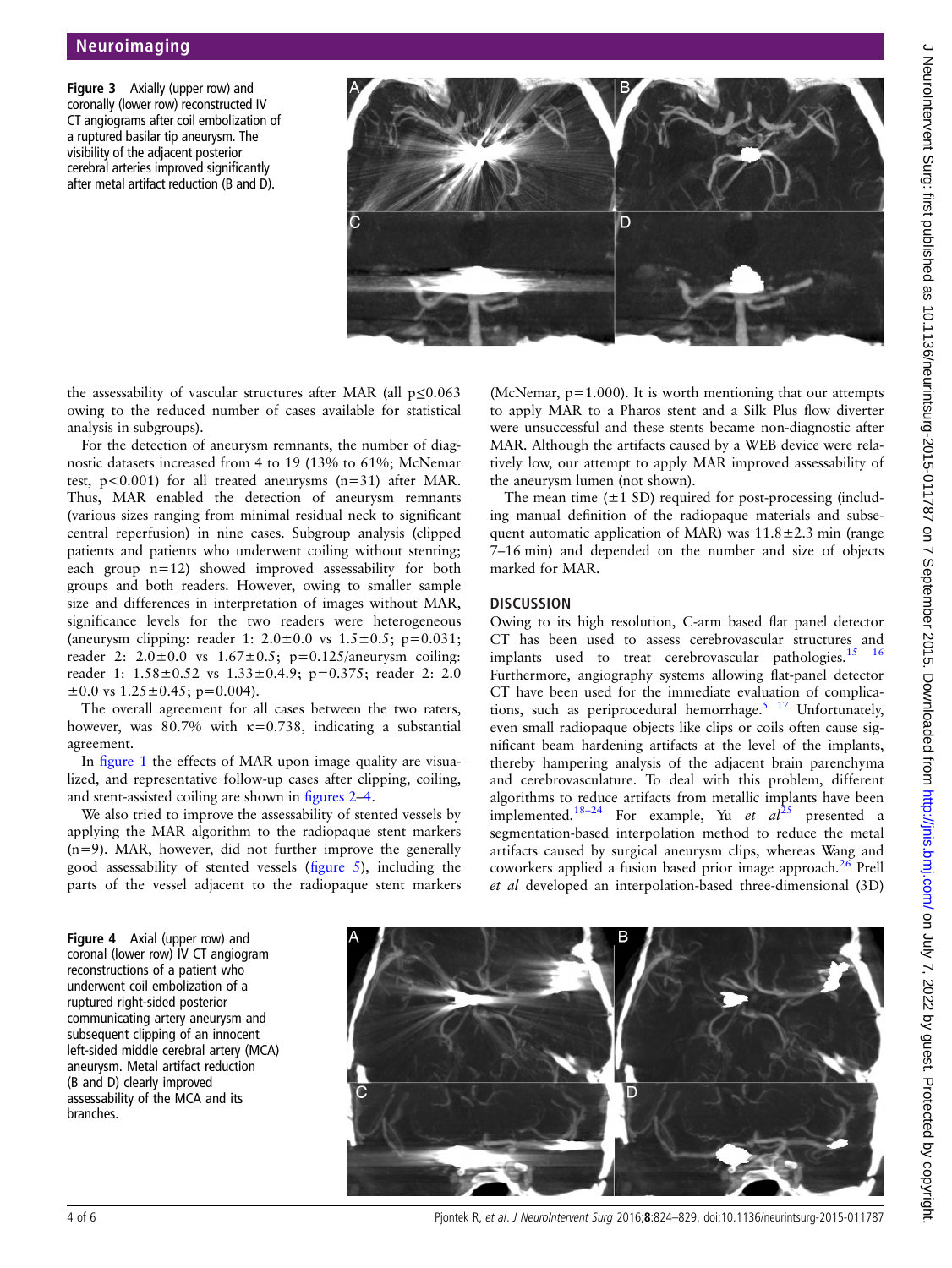<span id="page-4-0"></span>Figure 5 Follow-up images of a patient who underwent stenting of a symptomatic high-grade stenosis of the right middle cerebral artery (MCA) using an Enterprise stent. The radio-opaque stent endings which barely cause artifacts (A) coarsened after metal artifact reduction (MAR) (B). Consequently, the visibility of the stent lumen at the endings minimally worsened after MAR.



correction algorithm for the raw data.<sup>[12 13](#page-5-0)</sup> In our study we used an improved version of the interpolation-based MAR algorithm described Prell et al. Another difference in our study compared with other studies is that our data were acquired during a 20 s rotational flat panel scan without subtraction, whereas other work groups applied, for example, shorter subtraction-based acquisition protocols.[27 28](#page-5-0)

Consistent with previous studies the application of MAR clearly reduced the metal artifacts, leading to a significantly improved assessability of vascular structures and aneurysm remnants, which are the most relevant elements for clinical decision-making.<sup>[11 29](#page-5-0)–31</sup> The number of datasets with adequate visibility of the parent vessel and potential aneurysm remnants, however, did not reach the level of the series published by Psychogios et  $al.^{29}$  $al.^{29}$  $al.^{29}$  Considering the relatively small cohort of their study and ours, the observed difference does not automatically imply a worse performance of the MAR algorithm in our study, but might have been influenced by several factors such as imaging protocol, size, and orientation of coil masses or clips in relation to the parent vessel or subjective criteria of the observers for sufficient assessability.

The severity of metal artifacts and thus the effect on image quality depends on the kind, size, and material of the implant. The improvement of image quality and clinical assessability after MAR is more distinct in cases with larger amounts of implanted material—for example, multiple clips or large coil packages. For aneurysm remnants, however, MAR did not improve the assessability in a number of cases with larger coilings. For such cases time-of-flight MR angiography might as well be used for follow-up imaging.

For implanted intracranial stents MAR did not improve stent visibility or depiction of the parent vessel, as the applied intracranial stents caused barely any artifacts and therefore the surrounding tissue did not benefit from MAR. Assessability of the vessel lumen in these cases was unproblematic. Although proximal or distal radiopaque markers were associated with local metal artifacts in some stents (eg, Enterprise stent), we found that application of MAR to these markers did not further improve image quality (figure 5).

For the clinical acceptance of a product, such as the software used for MAR, the reconstruction time is an important parameter. We found that the complete post-processing time ranged between 7 and 16 min, depending on the number of objects being marked for MAR and the size of the dataset. In comparison with the time required for reconstruction of a normal CT, these times are quite long and one would prefer online MAR. These relatively long times are required because several consecutive optimization steps are performed by the software, of which the last one can be shortened at the operator's discretion. On the other hand, once the metallic objects have been defined the workstation can be left alone during the calculations. Further

optimization of the software used and an increase in computer performance are expected to solve this problem soon, with MAR being expected to become used routinely.

### Limitations

Although our cohort provides the highest number of implants after MAR in a single study, the small number of cases is a shortcoming of this study, and new devices were underrepresented (eg, only one flow diverting stent and one intra-aneurysmal flow diverter). On the other hand, studies separately analyzing the applicability of IV CTA for intra-aneurysmal flow diverters have been published recently.<sup>[15 32 33](#page-5-0)</sup> Furthermore, we did not quantitatively analyze image quality. However, the informative value of Hounsfield units (HU) or signal-to-noise-ratio measurements may be controversial since the artifacts show inter- and intraindividual heterogeneity. Consequently, the HU values depend strongly on the size and on the placement of a region-of-interest (primary hyperdense vs hypodense area). Moreover, the clinical impact of the quantitative analysis is clearly inferior to the qualitative assessment. Furthermore, we did not distinguish between different clip materials (eg, cobalt or titanium alloy), and we did not calculate the total length or number of the implanted platinum coils. This, on the other hand, allows the transfer our results to a 'normal' clinical setting. Finally, a direct comparison of the MAR and non-MAR IV CTA with (3D-) DSA images would have been desirable. However, as the main point was to investigate the improvements of IV CTA due to MAR and since we only infrequently performed 3D-DSA routinely in our patients at times close to that at which IV CTA was performed, we did not compare IV CTA with DSA.

#### **CONCLUSION**

The prototype MAR software significantly improves image quality of IV contrasted angiographic CT datasets in patients after coiling or clipping and thereby results in significantly improved diagnostic value of IV CTA images in this patient group.

Contributors All authors participated in drafting the article and revising it critically for important intellectual content. All authors made substantial contributions to conception and design, acquisition of the data, and analysis and interpretation of the data. All authors provided final approval of the version to be published.

Funding This work was supported by Siemens AG (Healthcare).

**Disclaimer** The concepts and information presented in this paper are based on research and are not yet completely commercially available.

Competing interests The authors MW and MAB received travel grants and speaker honorarium from Siemens Healthcare, Germany.

Ethics approval Local ethics committee of the University Hospital of the RWTH Aachen.

**Provenance and peer review** Not commissioned; externally peer reviewed.